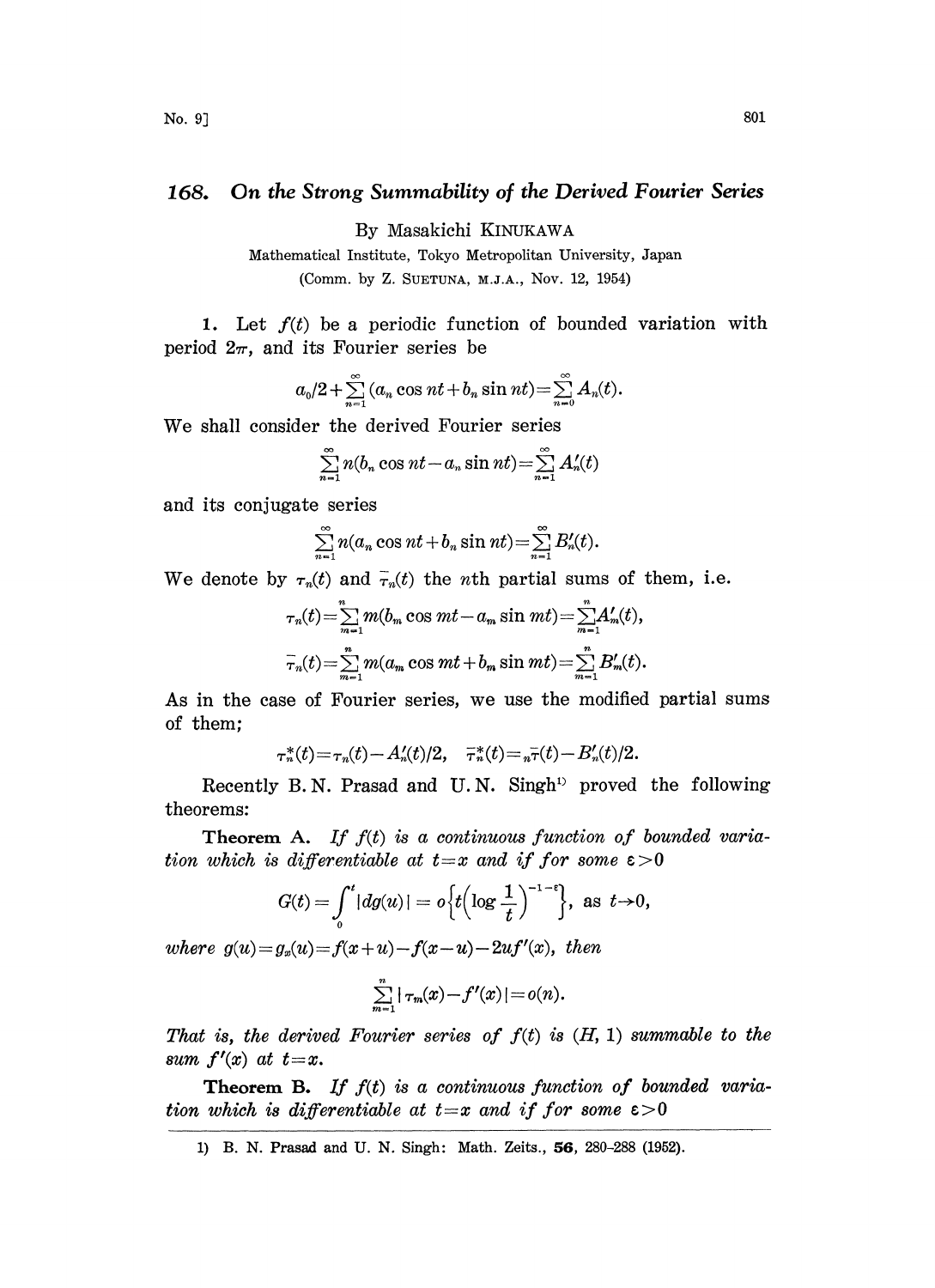802 **M. KINUKAWA** [Vol. 30,

 $H(t) = \int_0^t [dh(u)] = o\left\{t\left(\log \frac{1}{t}\right)^{-1-\epsilon}\right\}, \text{ as } t \to 0,$ where  $h(u) = h_x(u) = f(x + u) + f(x - u) - 2f(x)$ , then  $\sum_{m=1}$   $|\bar{\tau}_m(x)-H_m(x)|=o(n)$ ,  $where \quad H_n(x) = -\frac{1}{4\pi}\int\limits_{1/n}^\infty h_x(t) \text{ cosec}^2\frac{t}{2}dt.$ 

In this paper we shall prove the following  $(H, k)$  summability theorems.

**Theorem 1.** Under the assumption of Theorem  $A$ ,<sup>2)</sup> we have

$$
\sum_{m=1}^n |\tau_m^*(x) - f'(x)|^k = o(n), \text{ as } n \to \infty,
$$

for any  $k > 0$ .

**Theorem 2.** Under the assumption of Theorem B, we have

$$
\sum_{m=1}^n |\bar{\tau}_m^*(x) - H_m(x)|^k = o(n), \text{ as } n \to \infty,
$$

for any  $k>0$ .

2. Proof of Theorem 1.<sup>3</sup> We have  
\n
$$
\tau_n^*(x) = \frac{1}{2\pi} \int_{-\pi}^{\pi} \left\{ \frac{d}{dx} \left( \frac{\sin n(x-u)}{\tan (x-u)/2} \right) \right\} f(u) du
$$
\n
$$
= \frac{1}{2\pi} \int_{-\pi}^{\pi} f(x-t) \left( \frac{d}{dt} \frac{\sin nt}{\tan t/2} \right) dt = -\frac{1}{\pi} \int_{0}^{\pi} \left\{ f(x+t) - f(x-t) \right\} \left( \frac{d}{dt} D_n^*(t) \right) dt,
$$

where  $D_n^*(t) = \frac{\sin nt}{\cos nt}$ . Integrating by parts, we get  $2 \tan t / 2$ 

$$
\tau^*_n(x) = \frac{1}{\pi} \int_0^{\pi} D_n^*(t) d\{f(x+t) - f(x-t)\} = \frac{1}{\pi} \int_0^{\pi} D_n^*(t) d g(t) + f'(x).
$$

Thus we obtain

$$
\tau_n^*(x) - f'(x) = \frac{1}{\pi} \int_0^\pi D_n^*(t) dg(t) = P_n,
$$

say.

Hence, it is sufficient to show that

$$
S_n^k = \sum_{m=1}^n |P_m|^k = o(n).
$$

 $S_n^* = \sum_{m=1}^{\infty} |P_m|^* = o(n).$ <br>For this purpose we set  $c_m = |P_m|^{k-1} \operatorname{sgn} P_m$ ,  $\Lambda_n(t) = \sum_{m=1}^n c_m \sin mt$  and  $\Gamma_n = \sum_{n=1}^{\infty} |c_m|$ . Then  $|\Lambda_n(t)| \leq \Gamma_n$  and  $|\Lambda_n(t)| \leq nt \Gamma_n$ . Using these  $\varGamma_n=\sum^n|c_m|. \quad \text{ Then } \,\, | \varLambda_n(t)|\leqq \varGamma_n \,\, \text{ and } \,\, \, | \varLambda_n(t)|\leqq nt \varGamma_n. \quad \text{Using } \,\, \text{these}$ formulas, we have

<sup>2)</sup> In our theorems, the continuity of the function  $f(t)$  in the whole interval is not necessary.

<sup>3)</sup>  $Cf. G. H. Hardy and J. E. Littlewood: Proc. London Math. Soc., **26**, 273-286$ (1926-27).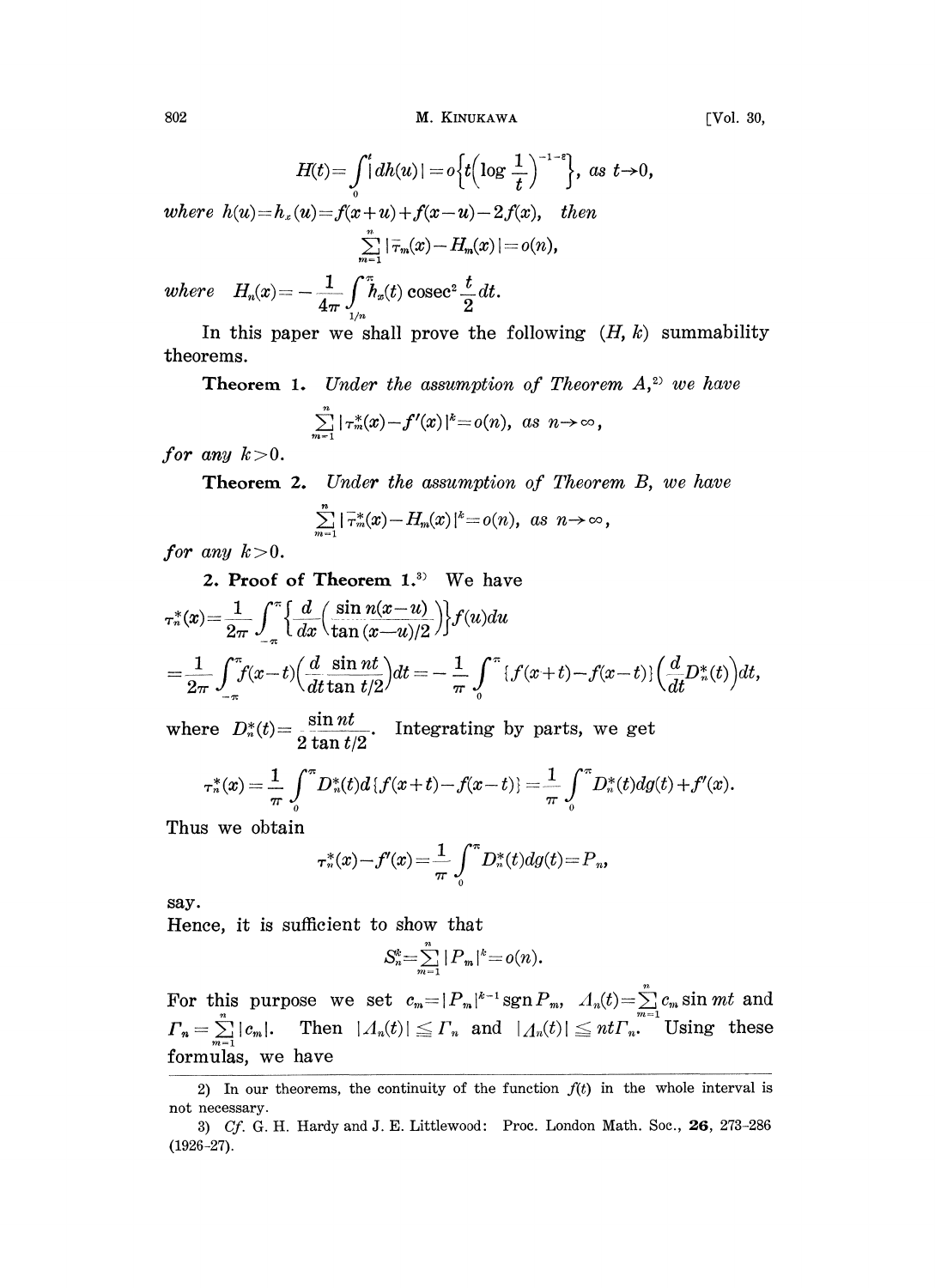$$
2\pi S_n^* = 2\pi \sum_{m=1}^n |P_m|^{k-1} P_m \operatorname{sgn} P_m = 2\pi \sum_{m=1}^n c_m P_m
$$
  
= 
$$
\sum_{m=1}^n c_m \int_0^\pi \cot \frac{t}{2} \sin mt \, d\mathfrak{g}(t) = \int_0^\pi A_n(t) \cot \frac{t}{2} d\mathfrak{g}(t)
$$
  
= 
$$
\int_0^{1/n} + \int_{\frac{1}{n}}^\pi = I_1 + I_2,
$$

say, where

$$
|I_1|\leq n\Gamma_n\int_0^{1/n}d g(t)|=o(\Gamma_n)
$$

and

$$
\begin{split} |I_{2}| &\leq \varGamma_{n}\!\int_{1/n}^{\pi}\!\cot\frac{t}{2}\left|dg(t)\right|\cr &\leq \varGamma_{n}\!\left[\!\left[\cot\frac{t}{2}G(t)\right]_{1/n}^{\pi}+\frac{1}{2}\int_{1/n}^{\pi}\!\csc^{2}\frac{t}{2}G(t)dt\!\right]\cr &=o(\varGamma_{n})+o\!\left(\varGamma_{n}\!\int_{1/n}^{\pi}\!\csc^{2}\frac{t}{2}\frac{tdt}{(\log\frac{1}{t})^{1+\varepsilon}}\!\right)\cr &=o(\varGamma_{n})+o\!\left(\varGamma_{n}\!\int_{1/n}^{\pi}\!\frac{dt}{t(\log\frac{1}{t})^{1+\varepsilon}}\right)=o(\varGamma_{n}).\end{split}
$$

Thus we get  $S_n^k = o(\Gamma_n)$ . However, by Hölder's inequality, we can  $see, <sup>4</sup>$ 

$$
\Gamma_n \leq \sum_{m=1}^n |P_m|^k^{1/k} n^{1/k} = S_n^{k/k} n^{1/k} \quad (1/k+1/k'=1).
$$

Hence we have  $S_n^* = o(S_n^{k/k'} n^{1/k})$ , that is,  $S_n^* = o(n)$ .

3. Proof of Theorem 2. As usual we put

$$
\overline{D}_{n}^{*}(t) = \frac{1 - \cos nt}{2 \tan t/2}, \text{ then}
$$
\n
$$
\overline{r}_{n}^{*}(x) = -\frac{1}{\pi} \int_{-\pi}^{\pi} f(u) \left( \frac{d}{dx} \overline{D}_{n}^{*}(u-x) \right) du
$$
\n
$$
= -\frac{1}{\pi} \int_{0}^{\pi} \left( \frac{d}{dt} \overline{D}_{n}^{*}(t) \right) \left\{ f(x+t) + f(x-t) \right\} dt
$$
\n
$$
= -\frac{1}{\pi} \int_{0}^{\pi} \overline{D}_{n}^{*}(t) dh(t) = -\frac{1}{\pi} \left( \int_{0}^{1/n} + \int_{1/n}^{\pi} \right) = J_{1} + J_{2},
$$

say, where

$$
|J_1|\leqq O\Bigl(\int_{0}^{1/n}\frac{1}{t}(nt) |dh(t)|)=O\Bigl(n\int_{0}^{1/n}|dh(t)|\Bigl)=o(1)
$$

4) We may suppose  $k>1$ .